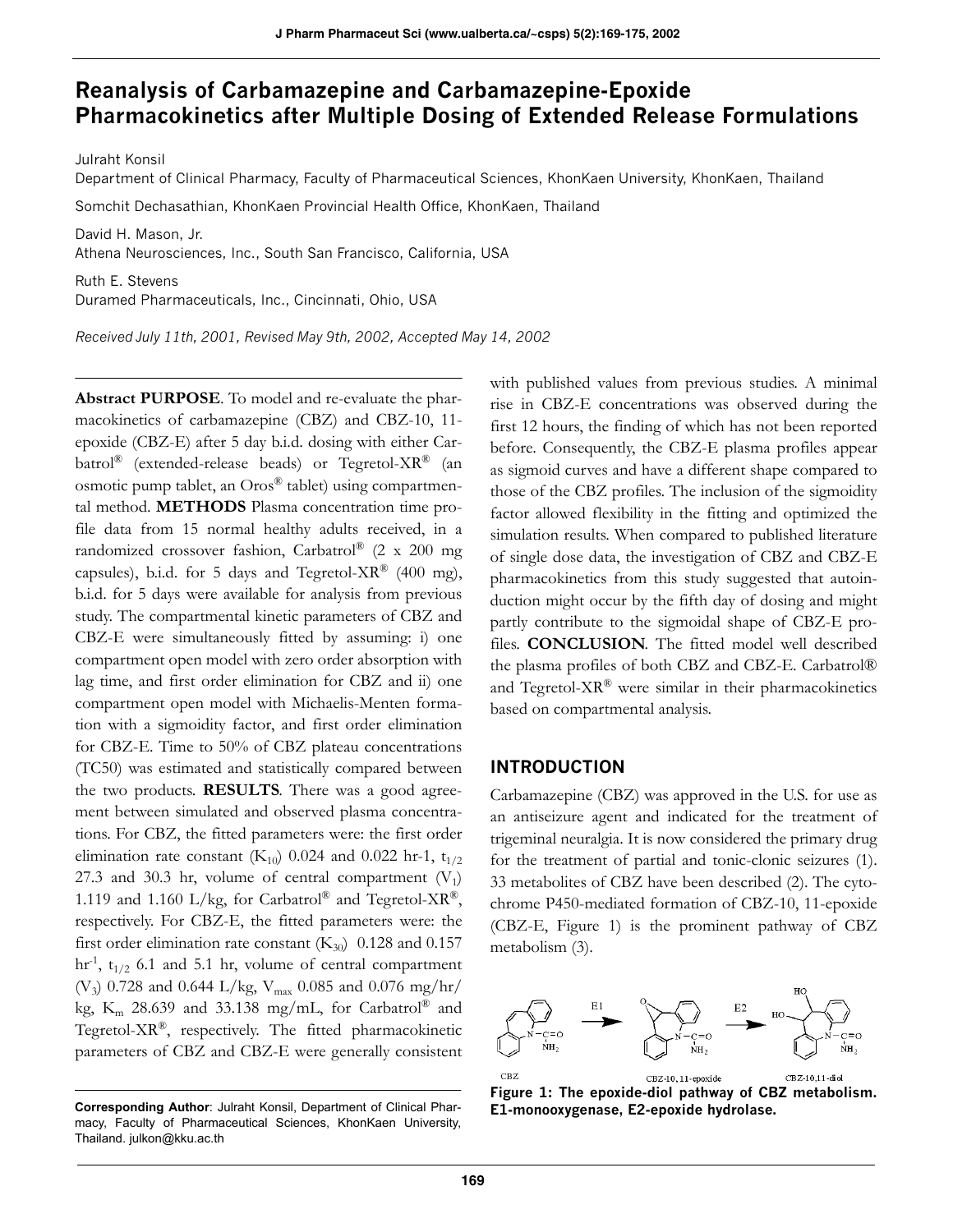The intermediate metabolite CBZ-E is almost entirely converted to CBZ-10, 11-diol, which is then excreted into urine in a free or conjugated form (4). Autoinduction in humans is believed to involve the 10, 11-oxidation pathway only (5-6). Plasma concentrations of CBZ-E are usually 10-50% those of the parent drug during therapy (7). In animal experiments, CBZ-E has anticonvulsant activity comparable with that of the parent compound (8-9).

Due to side effects related to fluctuation in CBZ plasma profiles (10-11), delivery of CBZ in controlled release fashion could decrease the problems (12-16). Carbatrol® and Tegretol- $XR^{\circledR}$ , the two new extended release formulations, were developed and recently evaluated in humans (17). CBZ and CBZ-E pharmacokinetics of the two formulations were investigated and compared using noncompartmental analysis. It is worthy to further develop pharmacokinetic model to study the fate of CBZ and CBZ-E following the multiple dosing of the two controlled release formulations.

A linear pharmacokinetic model of one compartment with first order absorption was previously used by several investigators to describe CBZ and CBZ-E plasma data (18-20). Simultaneous fitting technique was said to be better for the estimation of CBZ-E kinetic parameters (18). However, in rat liver, the formation kinetics of CBZ-E followed Michaelis-Menten kinetics (21). Sumi et al. applied deconvolution technique and Lineweaver-Burk plot to estimate Vmax and Km values of CBZ epoxidation process in humans. They employed a two compartment open model with Michaelis-Menten kinetics for CBZ-E formation process and yielded a good simulation result (22). In the present study, a pharmacokinetic model describing CBZ and CBZ-E plasma profiles following the multiple dosing of Carbatrol® and Tegretol-XR® were developed using simultaneous fitting technique in ADAPT II, Release 4.0 (23). A one-compartment model with zero order input, first order elimination and Michaelis-Menten kinetics were selected to describe the fate of plasma CBZ and CBZ-E. The work was undertaken using data obtained previously (17).

### **METHODS**

### *Experiment*

The details of study design, blood sample analysis and noncompartmental pharmacokinetic evaluation was described previously (17). Briefly, this was an open label, comparative randomized, two-way crossover bioavailability

study. 5 females and 10 males (19 to 40 years old) were enrolled in the study. Under fasting conditions, each individual received either Carbatrol® (2x200 mg, Shire Laboratories Inc.) or Tegretol-XR® (400 mg, Ciba Geigy) b.i.d. for 5 days in a randomized crossover fashion with a minimum of a 9-day washout period. Blood was obtained before the initial dosing on Day 1, before the first dose on Days 2 to 5, and at the following times after dosing on Day 5: 1, 2, 3, 4, 5, 6, 7, 8, 9, 10, 11 and 12 hours postdose.

### *Compartmental analysis*

A model diagram to describe plasma concentration-time profiles of CBZ and CBZ-E is illustrated in Figure 2.



**Figure 2: Model diagram to describe plasma concentration-time profiles of CBZ and CBZ-E.**

### *Model Equations*

*Equation 1*

$$
\frac{dX_1(t)}{dt} = \frac{-(V_1V_{\text{max}})X_1^n}{[V_1K_m]^n + X_1^n} - K_{10}X_1 + RATE
$$

*Equation 2*

$$
\frac{dX_3(t)}{dt} = \frac{(V_1V_{\text{max}})X_1''}{[V_1K_m]^n + X_1''} - K_{30}X_3
$$

*Equation 3*

$$
RATE = \frac{F \cdot DOSE}{duration}
$$

*Equation 4*

*Equation 5*

$$
C_1(t) = \frac{X_1(t)}{V_1}
$$

 $C_3(t) = \frac{X_3(t)}{V_2}$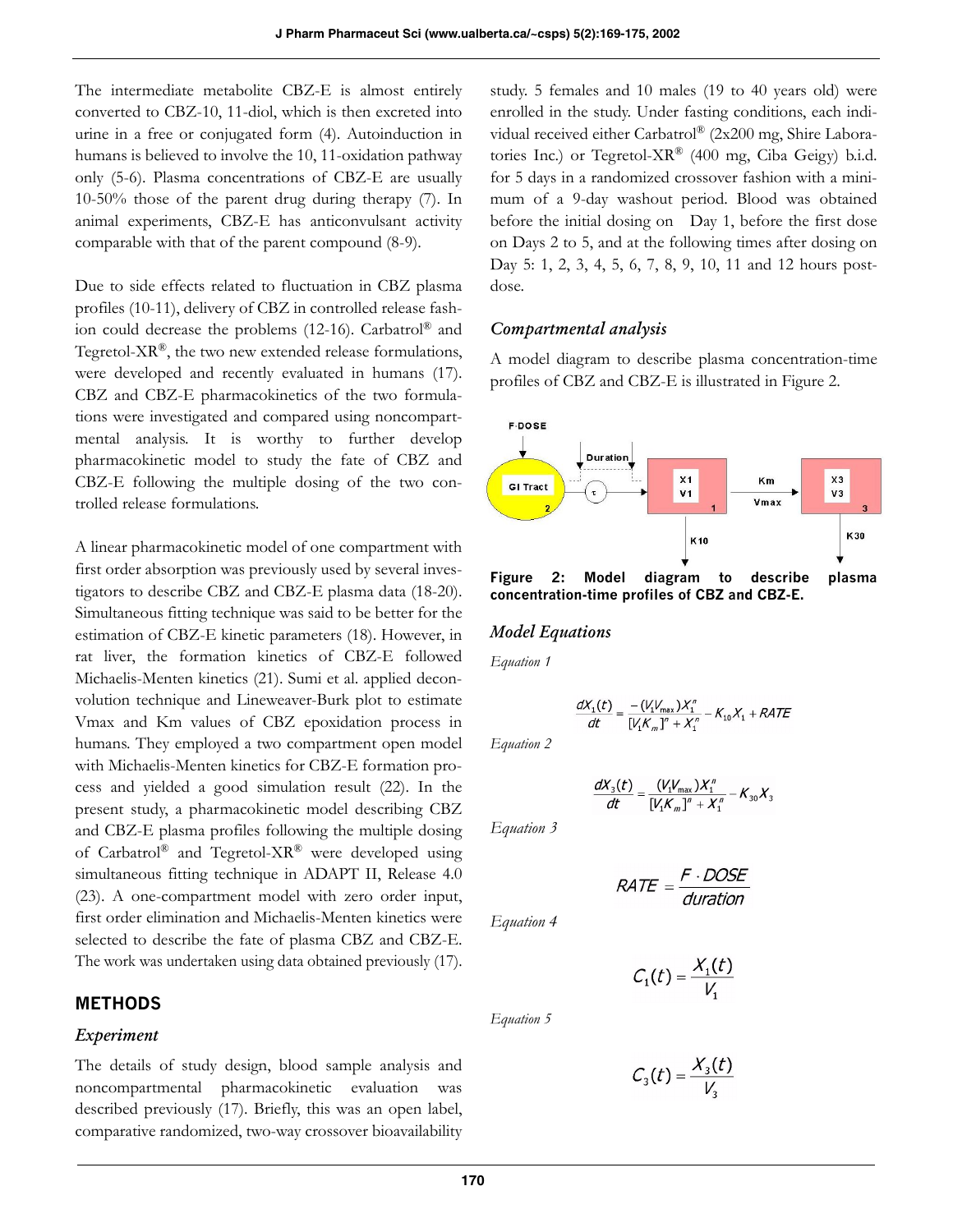#### Where:

- $C_1$  = concentration of CBZ in compartment 1
- $C_3$  = concentration of CBZ-E in compartment 3
- $X_1$  = amount of CBZ in compartment 1
- $X_3$  = amount of CBZ-E in compartment 3
- $V_1$  = volume of central compartment for CBZ
- $V_3$  = volume of central compartment for CBZ-E
- $K_{10}$  = the first order elimination rate constant of CBZ
- $K_{30}$  = the first order elimination rate constant of CBZ-E
- $n =$  Sigmoidity factor
- $K<sub>m</sub>$  = Michaelis-Menten constant
- $V_{\text{max}}$  = maximum metabolic rate

 $\tau$  = the CBZ absorption lag time

# *Estimation of time to 50% of plateau concentrations*   $(TC_{50})$

The overall appearance of observed CBZ and CBZ-E plasma concentration-time profiles following the two formulations were further investigated using Equations 6 and 7, respectively to investigate the speed to reach the plateau (30, 31). A sigmoidity factor  $(\gamma)$  was added to the model of CBZ-E to optimize the fit (Equation 7).

*Equation 6*

$$
C_{TP} = \frac{C_{P\min}T}{T + TC}
$$

*Equation 7*

$$
C_{\mathcal{TM}} = \frac{C_{\rho_{\min}} T^{\gamma}}{T^{\gamma} + T C_{50}^{\gamma}}
$$

Where

 $C_{TP}$  = observed plasma CBZ concentrations at time "T"  $C<sub>TM</sub>$  = observed plasma CBZ-E concentrations at time "T"  $C_{Pmin}$  = estimated minimum plasma concentrations at plateau  $TC_{50}$  = time to 50% of plasma concentration at plateau

 $\gamma$  = a sigmoidity factor

# **RESULTS**

### *Compartmental analysis*

Table 1 presents the mean and standard deviation  $(n=15)$ of CBZ and CBZ-E fitted pharmacokinetic parameters following administration of Carbatrol® and Tergretol- $XR^{\circledR}$ .

**Table 1: Pharmacokinetic parameters of CBZ and CBZ-E (mean (SD), n=15) following administration of Carbatrol® and Tegretol-XR® obtained by simultaneous curve-fitting (ADAPT II, Release 4.0) of pharmacokinetic model in Figure 2.** 

| Pharmacokinetic             | Carbatrol    | ${\rm Tegretol\text{-}XR}^{\bullet}$ |  |
|-----------------------------|--------------|--------------------------------------|--|
| Parameters                  | Mean<br>(SD) | Mean<br>(SD)                         |  |
| Lagtime                     | 0.02         | 0.02                                 |  |
| (hr)                        | (0.01)       | (0.02)                               |  |
| Duration                    | 12.1         | 12.1                                 |  |
| (hr)                        | (0.2)        | (0.2)                                |  |
| $K_{10}$                    | 0.024        | 0.022                                |  |
| (h <sub>r</sub> )           | (0.006)      | (0.005)                              |  |
| $V_1$                       | 1.119        | 1.160                                |  |
| (L/kg)                      | (0.192)      | (0.180)                              |  |
| $\rm K_{m}$                 | 28.639       | 33.138                               |  |
| $(\mu g/mL)$                | (9.165)      | (14.464)                             |  |
| $\mathbf{v}_{\mathtt{max}}$ | 0.085        | 0.076                                |  |
| (mg/hr/kg)                  | (0.047)      | (0.043)                              |  |
| $K_{30}$                    | 0.128        | 0.157                                |  |
| (h r)                       | (0.046)      | (0.071)                              |  |
| $V_{3}$                     | 0.728        | 0.644                                |  |
| (L/kg)                      | (0.168)      | (0.233)                              |  |
| Sigm oidity factor          | 4.50         | 4.01                                 |  |
| (n)                         | (1.91)       | (1.35)                               |  |
| $t_{1/2}$ CBZ               | 27.3         | 30.3                                 |  |
| (hr)                        | (7.4)        | (7.7)                                |  |
| $t_{\rm 1D}$ CBZ-E          | 6.1          | 5.1                                  |  |
| (hr)                        | (2.2)        | (1.9)                                |  |

The published pharmacokinetic parameters (22) were used as the initial values in the simulation process. The half-lives (without the input rate or formation rate limitation) of CBZ and CBZ-E were estimated from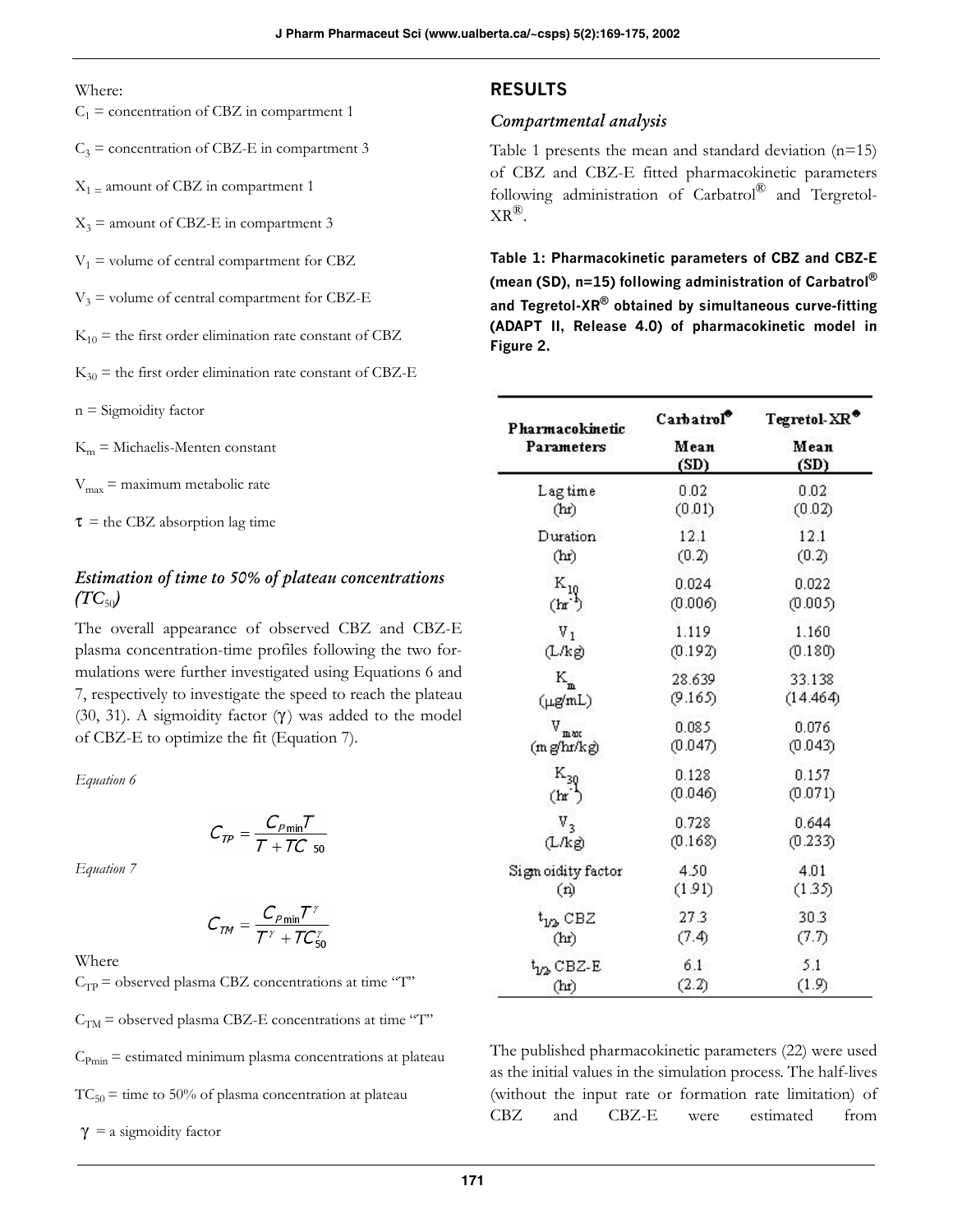$Ln2(V_{max}K_mV_1+K_{10})$  and  $Ln2/K_{30}$ , respectively. Graphs displaying the compartmental analysis are presented in Figure 3  $(A, B, C, D, E$  and F).



**Figure 3: Compartmental analysis. Prediction in A, B, C and D were obtained using pooled data. The plots in E and F were resultant from each** *individual* **data fitting (n=15).**

The predicted plasma profiles presented in Figures 3A, 3B, 3C, and 3D were simulated using pooled data, i.e. fitting to the mean plasma profiles of each formulation. The initial values of pharmacokinetic parameters used in the later modeling process were the average of individual pharmacokinetic parameters (n=15, Table 1). Both individual parent and metabolite data were well described by the proposed model as seen in Figures 3E and 3F.

# *Estimation of time to 50% of plateau concentrations*   $(TC_{50})$

Table 2 displays the fitted values and their statistical analysis of CBZ and CBZ-E plasma profiles. There were no significant differences in estimated values of  $C_{Pmin}$ ,  $TC_{50}$  or  $\gamma$  after dosing of the two formulations. Carbatrol® and Tegretol- $XR^{\circledR}$  given at this dosing regimen produced similar plasma profiles of CBZ and CBZ-E.  $TC_{50}$  of CBZ-E was approximately twice that of CBZ.

**Table 2: Fitted values (Mean(SD), n=15) and their statistical analysis of CBZ and CB Z-E plasma profiles .**

| Carbamazepine                              |                          |                 |                                         |  |  |  |
|--------------------------------------------|--------------------------|-----------------|-----------------------------------------|--|--|--|
| Parameters                                 | p-value<br>(formulation) | Carbatrol       | <b>Tegretol</b><br>$\bar{X}R^{\bullet}$ |  |  |  |
| $\mathrm{C_{Pmin}}$<br>$(\mu g/\text{mL})$ | 0.2662                   | 15.2<br>(3.86)  | 17.51<br>(7.24)                         |  |  |  |
| $TC_{50}$<br>(hr)                          | 0.3008                   | 24.2<br>(19.67) | 34.81<br>(31.76)                        |  |  |  |

### Carbamazepine-10, 11-epoxide

| <b>Parameters</b>   | p-value<br>(formulation) | Carbatrol <sup>*</sup> | <b>Tegretol</b><br>$\mathbf{X} \mathbf{R}^{\bullet}$ |  |
|---------------------|--------------------------|------------------------|------------------------------------------------------|--|
| $C_{\text{Pmin}}$   | 0.4569                   | 1.95                   | 2.18                                                 |  |
| $(\mu g/\text{mL})$ |                          | (0.46)                 | (1.11)                                               |  |
| $TC_{50}$           | 0.5184                   | 52.95                  | 61.23                                                |  |
| (hr)                |                          | (11.31)                | (47.47)                                              |  |
| 0.2804              |                          | 2.88                   | 3.49                                                 |  |
| У                   |                          | (0.75)                 | (2.21)                                               |  |

### **DISCUSSION**

The fitted values of CBZ and CBZ-E half-life and volume of distribution obtained in this study concur with the literature values. Following are the previously reported pharmacokinetic parameters; *1)* for CBZ: half-life 12 to 27 hr after multiple dose (5, 24-25) and volume of distribution 0.59 to 2.0 L/kg (2, 7), *2)* for CBZ-E: half-life 4.0 to10.3 hr  $(4, 19, 26)$  and volume of distribution 0.59 to 1.18 L/kg following a single dose administration (7, 19). In addition, the value of CBZ-E clearance, estimated from CL =  $K_{30}$  V<sub>3</sub> using kinetic parameters in Table 1, were 0.093 and 0.101  $L/h/kg$  for Carbatrol®and Tegretol-XR<sup>®</sup>, respectively. The values are similar to those of published values (plasma clearance ranged from  $0.064$  to  $0.136$  L/hr/kg (4)).

Simultaneous fitting using the model in Figure 2 well explained CBZ and CZB-E plasma profiles. Though  $V_{max}$ and  $K<sub>m</sub>$  values obtained from the proposed model were not in a good agreement with those of the reported values following a single dose administration of CBZ immediate release formulations (22). Herein  $V_{max}$  and  $K_m$  values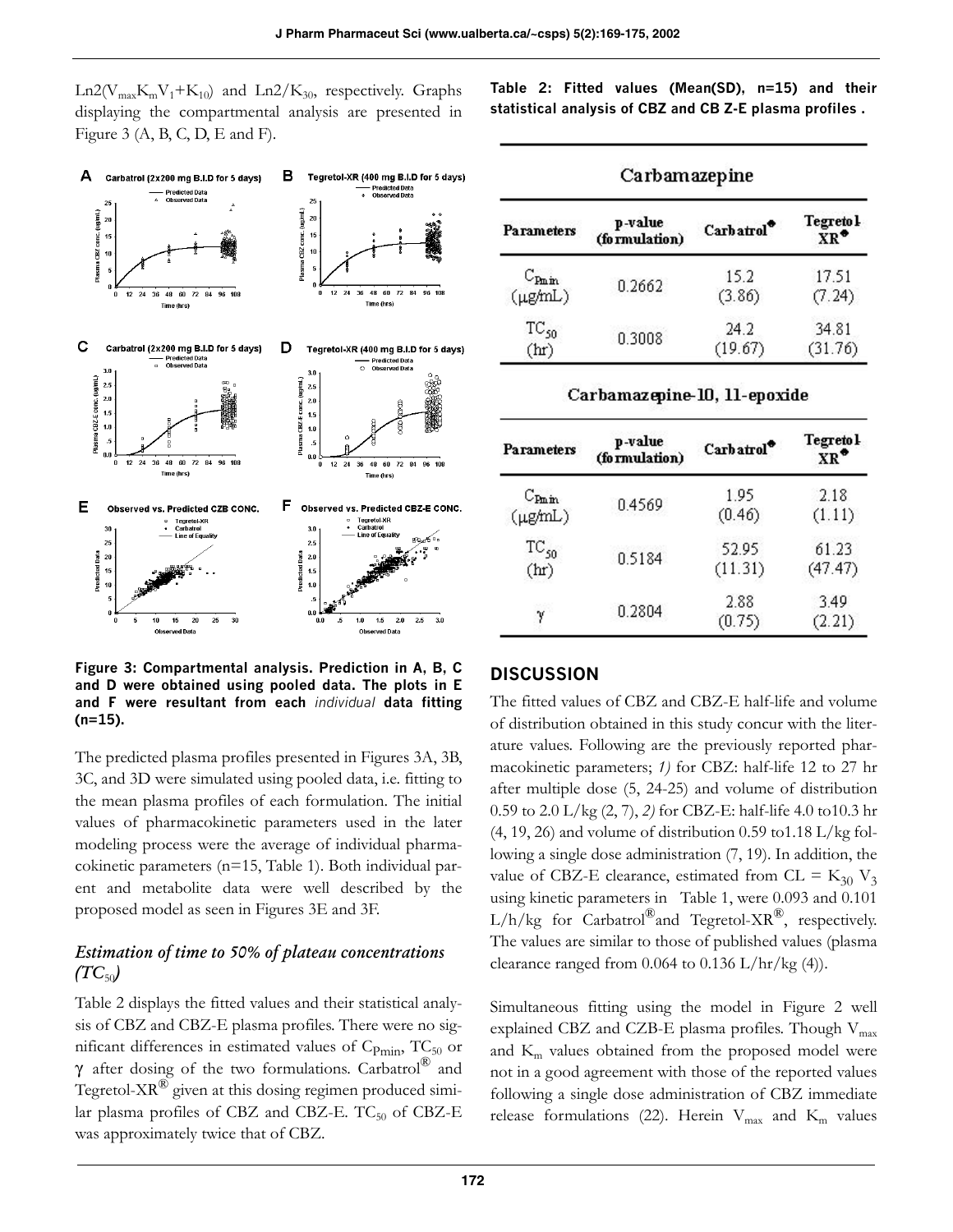ranged from 0.002 to 0.156 mg/hr/kg and 12.86 to 63.78 mg/mL, respectively.  $V_{\text{max}}$  and  $K_{\text{m}}$  values derived in this study seemed to be smaller and larger, respectively, compared to the fitted values by Sumi et al. (0.176 mg/hr/kg for  $V_{\text{max}}$  and 15.691 mg/mL for  $K_{\text{m}}$  (22)). The difference between these values could be due to differences in type of the formulations, kinetic model, studied subjects, sampling points, and dose regimen.

Pharmacokinetic parameters derived from this proposed model also suggested a new evidence of possible autoinduction of CBZ. The fitted values of  $V_{\text{max}}$  and  $K_{\text{m}}$  could represent the average values before and during autoinduction and were likely to change with time. Eichelbaum et al. reported that the CBZ-E plasma concentration curves followed multiple dosing of CBZ (5). Following 2 consecutive CBZ 600 mg doses with 5 days apart, CBZ-E plasma concentration peaked after that of CBZ but declined in parallel with the plasma parent concentration in the semilogarithmic plot (27). Herein, the shape of CBZ-E plasma profile differed from that of CBZ and appeared to be sigmoidal. The sigmoidal shape of CBZ-E profile has not been reported before. It was likely that the sigmoidal CBZ-E plasma profile occurred as a result of time-dependent change in pharmacokinetics (autoinduction of CBZ epoxidation). Increase in clearance was previously reported after the second dose of CBZ during the maintenance therapy (28) and multiple doses (27). The increase in CBZ-E formation rate with time during the multiple dosing of these extended release formulations could result in the sigmoid shape of CBZ-E plasma profile, i.e. the rate was slow at first but faster with time. Therefore, the sigmoidity factor (n an  $\gamma$ ) in Equations 3 and 7 would reflect the rapidity of change in the CBZ-E formation rate. The large number of the sigmoidity factor, the faster change in the rate over time. The fitted values of the sigmoidity factor indicated a quite rapid change in the rate over the five dosing days (Tables 1 and 2, n and  $\gamma$  ranged from 2.9 to 4.5).

Comparison of the  $AUC_{0-t}$  ratios (CBZ-E to CBZ) and the  $CL<sub>ss</sub>$  values on Day 5 with previous report seems to further support the possibility of autoinduction. The mean  $AUC_{0-t}$  ratios and CLss (estimated from  $DOSE/AUC_{0-t}$ were: *i*) 0.136 and 0.039 L/hr/kg for Carbatrol® *ii*) 0.131 and 0.038 L/hr/kg for Tegretol-XR<sup>®</sup>, respectively. The ratios were comparable to that of 21-day multiple dosing of chewable Tegretol<sup>®</sup> (0.130 - induced CBZ clearance) and were about twice that of the single dose (0.0645 - noninduced CBZ clearance) (29). In addition, the estimated values of CL<sub>ss</sub> were higher than those of the CBZ total body clearance following a single dose administration (about  $0.02 \text{ L/h/kg}$  (2, 7, 10)). As suggested by Bertilsson et al., autoinduction was apparent during the first doses and seemed to be complete during the first three to five weeks of maintenance therapy (7). The autoinduction occurring herein seemed to be only at the beginning of the process. However, it disappeared during the 9-day washout period since there was no significant difference in pharmacokinetics of CBZ and CZB-E following administration of the two formulations.

The purpose of plasma profile analysis using Equation 6 and 7 was to further investigate the overall difference in the appearance of CBZ and CBZ-E plasma profiles following administration of the two formulations.  $TC_{50}$  represented time to 50% of plasma concentration at plateau. The sigmoidity factor  $(\gamma)$  provides a further degree of flexibility accounting for the curve (31). The larger the value of the exponent, the more curvature (steeper) is the CZB-E plasma profile (See Equation 7). When the two plasma profiles have the same g and  $C_{Pmin}$ ,  $TC_{50}$  would reflect the speed to reach the plateau. The fast increase in CBZ plasma concentration is clinically important. Intolerable CBZ side effects could occur even at very low serum levels (<4 mg/mL), especially if initial dosing increased too rapidly (2, 10, 32). The non-significant difference in the values of  $C_{Pmin}$ , TC<sub>50</sub> and  $\gamma$  between the two formulations supported the general similarity in clinical performance of the two formulations.

# **ACKNOWLEDGEMENTS**

The authors acknowledge the contributions of Gary D. Novack, Ph.D., Tharin Limsakun, Ph.D., Ms Gwyneth Evans and Ms Elizabeth Laker. This research was sponsored by Athena Neurosciences, Inc. The clinical study was conducted, on the contract, by Phoenix International Life Sciences, Inc. (Cincinnati, USA).

# **REFERENCES**

- [1] McNamara, JO., Drugs Effective in the Therapy of the Epilepsies, in Hardman, JG, Limbird, LE., Molinoff, PB., Ruddon, RW., Gilman, AG. (eds) Goodman & Gilman's The Pharmacological Basis of Therapeutics, 9th ed., *McGraw-Hill, INC*, New York, NY, pp 473-475, 1996.
- [2] Levy, RH., Wilensky, AJ., Anderson, GD., Carbamazepine, Valproic Acid, Phenobarbital, and Ethosuximide. In Evans, WE., Schentag, JJ., Jusko, WJ. (Eds), Applied Pharmacokinetics: Principles of Therapeutic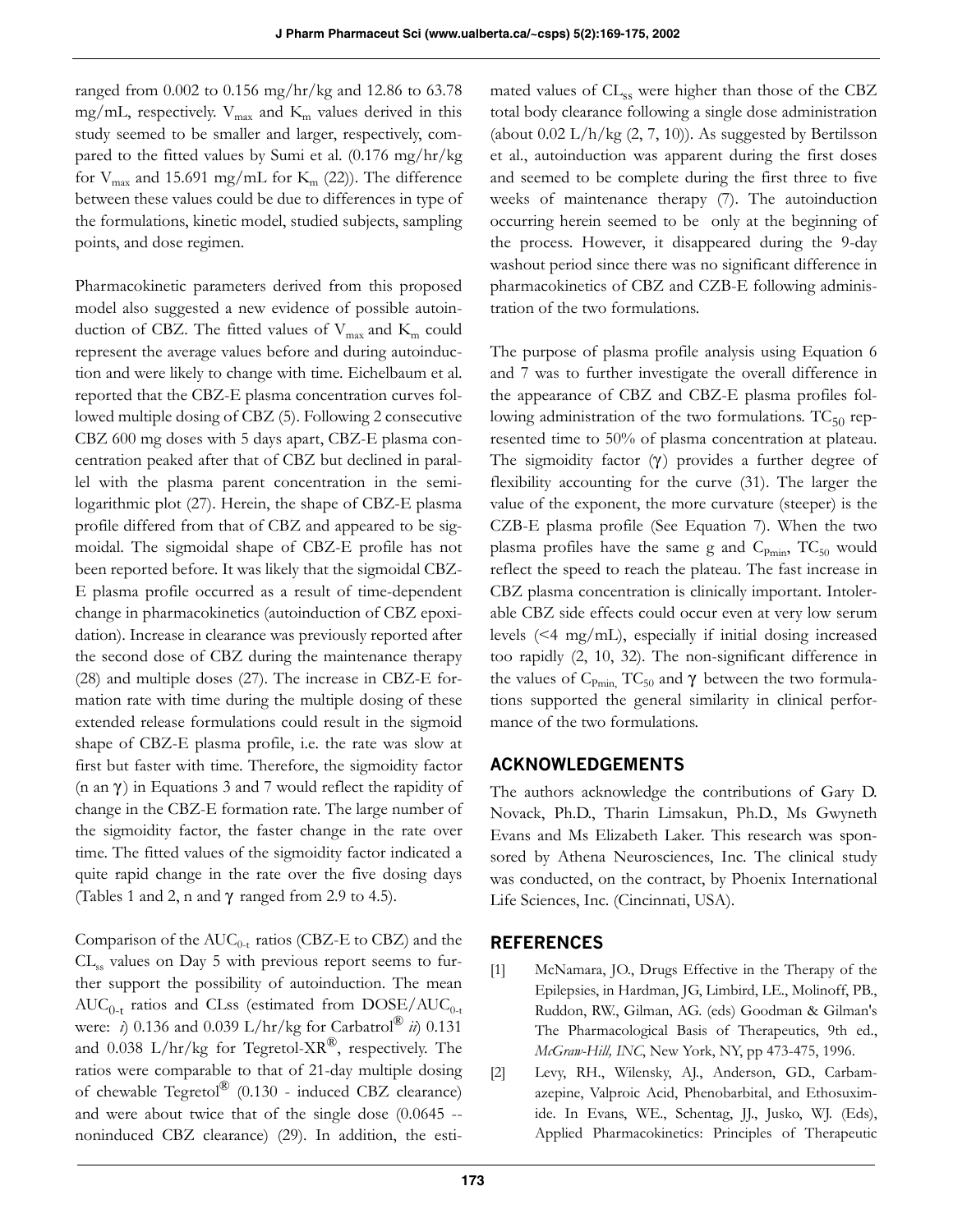Drug Monitoring, 3rd ed. *Applied Therapeutics*, Spokane WA, pp 26-1 to 26-29, 1992.

- [3] Kudriakova TB., Sirota LA., Rozova GI., Gorkov VA., Autoinduction and steady-state pharmacokinetics of carbamazepine and its major metabolites. *Br J Clin Pharmacol,* 33:611-615, 1992.
- [4] Tomson T., Tybring G., Bertilsson L., Single-dose kinetics and metabolism of carbamazepine-10,11-epoxide. *Clin Pharmacol Ther*, 33:58-65,1983.
- [5] Eichelbaum, M., Ekbom, K., Bertilsson, L., Ringberger, VA. and Rane, A., Plasma kinetics of carbamazepine and its epoxide metabolites in man after single and multiple doses. *Eur J Clin Pharmacol*, 8:337-341, 1975.
- [6] Faigle, JW., Feldmann, KF., Carbamazepine biotransformation, in Levy, R., Mattson, R., Meldrum, B., Penry, JK., Dreifuss, FE. (eds) Antiepileptic drugs, 3rd ed., *Raven Press*, New York, NY, pp 491-504,1989.
- [7] Bertilsson, L., Tomson, T. Clinical pharmacokinetics and pharmacological effects of carbamazepine and carbamazepine-10,11-epoxide. An update. *Clin Pharmacokinet*, 11:177-198, 1986.
- [8] Albright, PS., Bruni, J. Effects of carbamazepine and its epoxide metabolite on amygdala-kindled seizures in rats. *Neurology,* 34:1383-1386, 1984.
- [9] Bourgeois, BFD., Wad, N. Individual and combined antiepileptic and neurotoxic activity of carbamazepine and carbamazepine-10, 11-epoxide in mice. *J Pharmacol Exp Ther* 231:411-415, 1984.
- [10] Hoppener, RJ., Kvyer, A., Meijer, JWA., Hulsman, J. Correlation between daily fluctuation of carbamazepine serum levels and intermittent side-effects. *Epilepsia*, 21:341-350, 1980.
- [11] Riva, R., Albani, F., Ambrosetto, G., Contin, M., Cortelli, P., Perucca, E., Baruzzi, A. Diurnal fluctuations in free and total steady-state plasma levels of carbamazepine and correlation with intermittent side effects. *Epilepsia*, 25:4776-4781, 1984.
- [12] Fichsel, H. and Fuchs, V. Twenty-four hour serum concentration profiles in epileptic children of a new carbamazepine retard preparation. *Epilepsia,* 29:342, 1988.
- [13] Aldenkamp, AP., Alpherts, WCJ., Moerland, MC., Ottervanger, N., Van Parys, JAP. Controlled-release carbamazepine: cognitive side-effects in patients with epilepsy. *Epilepsia,* 28:507-514, 1987.
- [14] Remy, C. Comparative open trial of carbamazepine and slow-release carbamazepine in epilepsy in adults. *Presse Med*, Mar 24;19(11):511-513,1990.
- [15] Dhalla, Z., Bruni, J., Sutton, J. A comparison of efficacy and tolerability of controlled release carbamazepine with conventional carbamazepine. *Can J Neural Sci,* 18: 66-68, 1991.
- [16] McKee, PJW., Blacklaw, J., Butler, E., Gilham, RA., Brodie, MJ. Monotherapy with conventional and controlledrelease carbamazepine: a double-blind, double-dummy comparison in epileptic patients*. Br J Clin Pharmacol*, 32: 99-104, 1991.
- [17] Stevens, RE,, Limsakun, T., Evans, G., Mason, JH.3rd. Controlled, Multidose, Pharmacokinetic Evaluation of Two Extended-Release Carbamazepine Formulation (Carbatrol and Tegretol-XR). *J Pharm Sci*, 87:1531-1534, 1998.
- [18] Hooper, WD., King, AR., Patterson, M., Dickinson, RG., Eadie, MJ. Simultaneous plasma carbamazepine and carbamazepine-epoxide concentrations in pharmacokinetic and bioavailability studies. Ther Drug Monit, 7(1):36-40, 1985.
- [19] Spina, E., Tomson, T., Svensson, JO., Faigle, JW., Bertilsson, L. Single-dose kinetics of enteric-coated formulation of carbamazepine-10, 11-epoxide, an active metabolite of carbamazepine. *Ther Drug Monit*, 10: 382- 385, 1988.
- [20] Bonneton, J., Iliadis, A., Genton, P., Dravet, C., Viallat, D., Mesdjian, E. Steady state pharmacokinetics of conventional versus controlled-release carbamazepine in patients with epilepsy. *Epilepsy Research*, 14:257-263, 1993.
- [21] Chang, SL. and Levy, RH. Inhibition of epoxidation of carbamazepine by valproic acid in the isolated perfused rat liver*. J Pharmacokinet Biopharm* 13:453-466, 1985.
- [22] Sumi, M., Watari, N., Umezawa, O., Kaneniwa, N. Pharmacokinetic Study of Carbamazepine and Its Epoxide Metabolite in Humans. *J Pharmacobio-Dyn,* 10:652-661, 1987.
- [23] ADAPT II release 4.0 "Copyright 1997 Biomedical Simulations Resource, University of Southern California, California, USA.
- [24] Hvidberg, EF. and Dam, M. Clinical pharmacokinetics of anticonvulsants. *Clin Pharmacokinet* 1: 161-188, 1976.
- [25] Martin ES 3d, Crismon ML, Godley PJ Postinduction carbamazepine clearance in an adult psychiatric population. *Pharmacotherapy* 11: 296-302,1991.
- [26] Hooper, WD., King, AR., Patterson, M., Dickinson, RG., Eadie, MJ. Simultaneous plasma carbamazepine-epoxide concentrations in pharmacokinetic and bioavailability studies. *Ther Drug Monit,* 7:36-40, 1985.
- [27] Bernus, I., Dickinson, RG., Hooper, WD., Eadie, MJ. Early stage autoinduction of carbamazepine metabolism in humans*. Eur J Clin Pharmacol* 47: 355-360, 1994.
- [28] Bertilsson, L., Hojer, B., Tybring, G., Osterloh, J., Rane, A. Autoinduction of carbamazepine metabolism in children examined by a stable isotope technique. *Clin Pharmacol Ther,* Jan;27(1):83-88,1980.